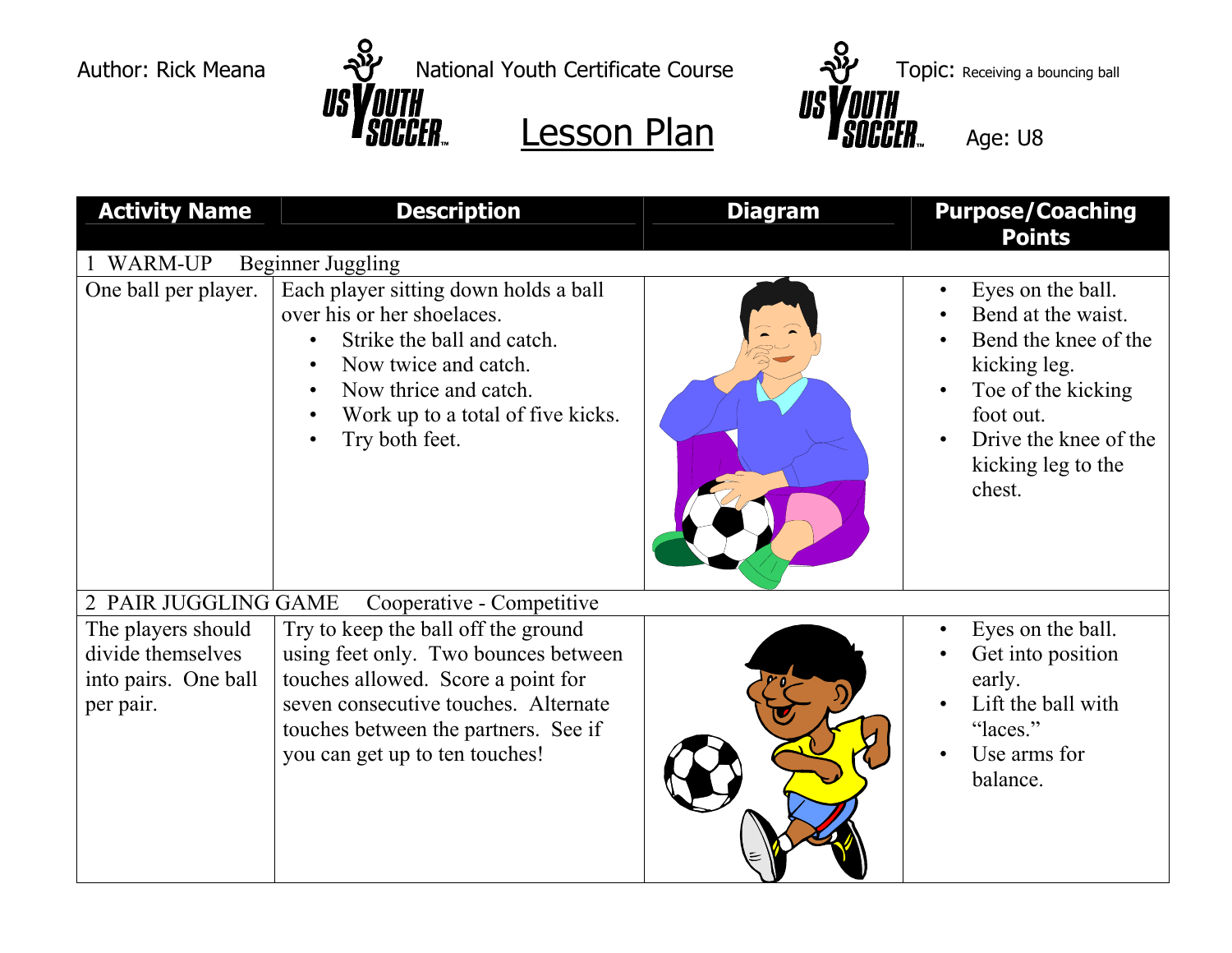US

## Author: Rick Meana  $\frac{1}{2}$  National Youth Certificate Course  $\frac{1}{2}$  Topic: Receiving a bouncing ball<br> **IS VOUTH**<br> **IS VOUTH IS VOUTH IS VOUTH Anational SOCCER LESSON Plan USYOUTH**<br>ER Lesson Plan Age: U8

| 3 VOLLEY GAME                                                                     | Cooperative - Competitive                                                                                                                                                                                                                                                                 |                             |                                                 |                                              |                                                                                                                                                                            |
|-----------------------------------------------------------------------------------|-------------------------------------------------------------------------------------------------------------------------------------------------------------------------------------------------------------------------------------------------------------------------------------------|-----------------------------|-------------------------------------------------|----------------------------------------------|----------------------------------------------------------------------------------------------------------------------------------------------------------------------------|
| Set up 15 yard $X$ 15<br>yard grids. Two<br>players and one ball<br>in each grid. | Two players freely passing a ball inside<br>the grid. Try to keep the ball in the air.<br>The ball may not bounce more than<br>twice before it is played. Count the<br>passes inside the grid each pass is a<br>point. Go for thirty seconds. Try to get<br>more points than other pairs. | $X\bullet$                  | $\mathbf X$<br>15 yds.                          | 15 yds.                                      | Get in "line of flight"<br>$\bullet$<br>quick.<br>Ready, balanced to<br>receive.<br>Choose<br>"platform"/surface.<br>Withdraw surface.<br>Scoop/"spoon" ball<br>with foot. |
| <b>4 GAELIC FOOTBALL</b>                                                          |                                                                                                                                                                                                                                                                                           |                             |                                                 |                                              |                                                                                                                                                                            |
| Mark out a 20-yard<br>X 20 yard grid with<br>a 5-yard end zone at<br>each end.    | 5v1 (or 4v2) play volley-catch-volley.<br>Volley ball from the hands so it can be<br>caught by a teammate. If the defender<br>intercepts the ball a point is scored. Try<br>to play into the end zones for a point.                                                                       | 5 yds.<br>20 yds.<br>5 yds. | $\mathbf X$<br>$\overline{O}$<br>X<br>$20$ yds. | $\overline{X}$<br>$\bullet X$<br>$\mathbf X$ | Move to the ball.<br>$\bullet$<br>Support quickly.<br>Move to open space.                                                                                                  |
|                                                                                   |                                                                                                                                                                                                                                                                                           |                             |                                                 |                                              |                                                                                                                                                                            |